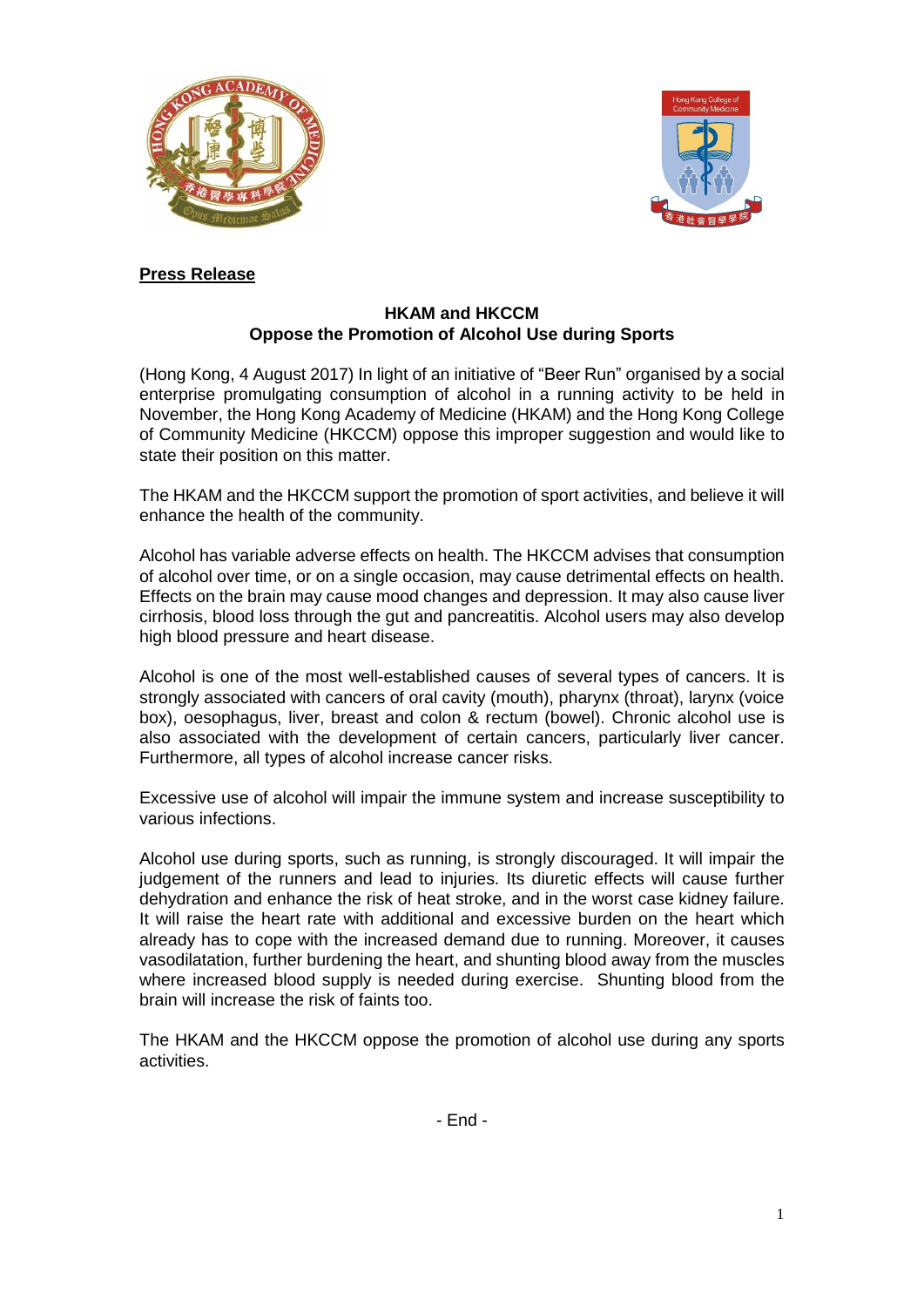



## **About Hong Kong Academy of Medicine**

Established in 1993, the Hong Kong Academy of Medicine (HKAM) is an independent institution with statutory power to organise, monitor, assess and accredit all medical specialist training and oversee the provision of continuing medical education (CME) and continuous professional development (CPD) in the territory. Within 15 constituent Colleges, there are now 66 specialties and subspecialties, with more than 7,500 Academy Fellows who are eligible for registration in the Specialist Register of the Medical Council of Hong Kong or Dental Council of Hong Kong.

### **About Hong Kong College of Community Medicine**

The Hong Kong College of Community Medicine (HKCCM), incorporated in 1991, is one of the 15 constituent specialty Colleges of the HKAM. The College has been striving for the mission of promoting the health of the population of Hong Kong through advocating the principles and practice of community medicine; organising specialist education and training; promoting research in the discipline; contributing expertise to the setting of health policies; and providing expert advice to the public in disease prevention and health promotion.

Media Enquiries Tracy Chow Manager (Corporate Communications) Hong Kong Academy of Medicine Tel: (852) 2871 8726 Email: [tracy@hkam.org.hk](mailto:tracy@hkam.org.hk)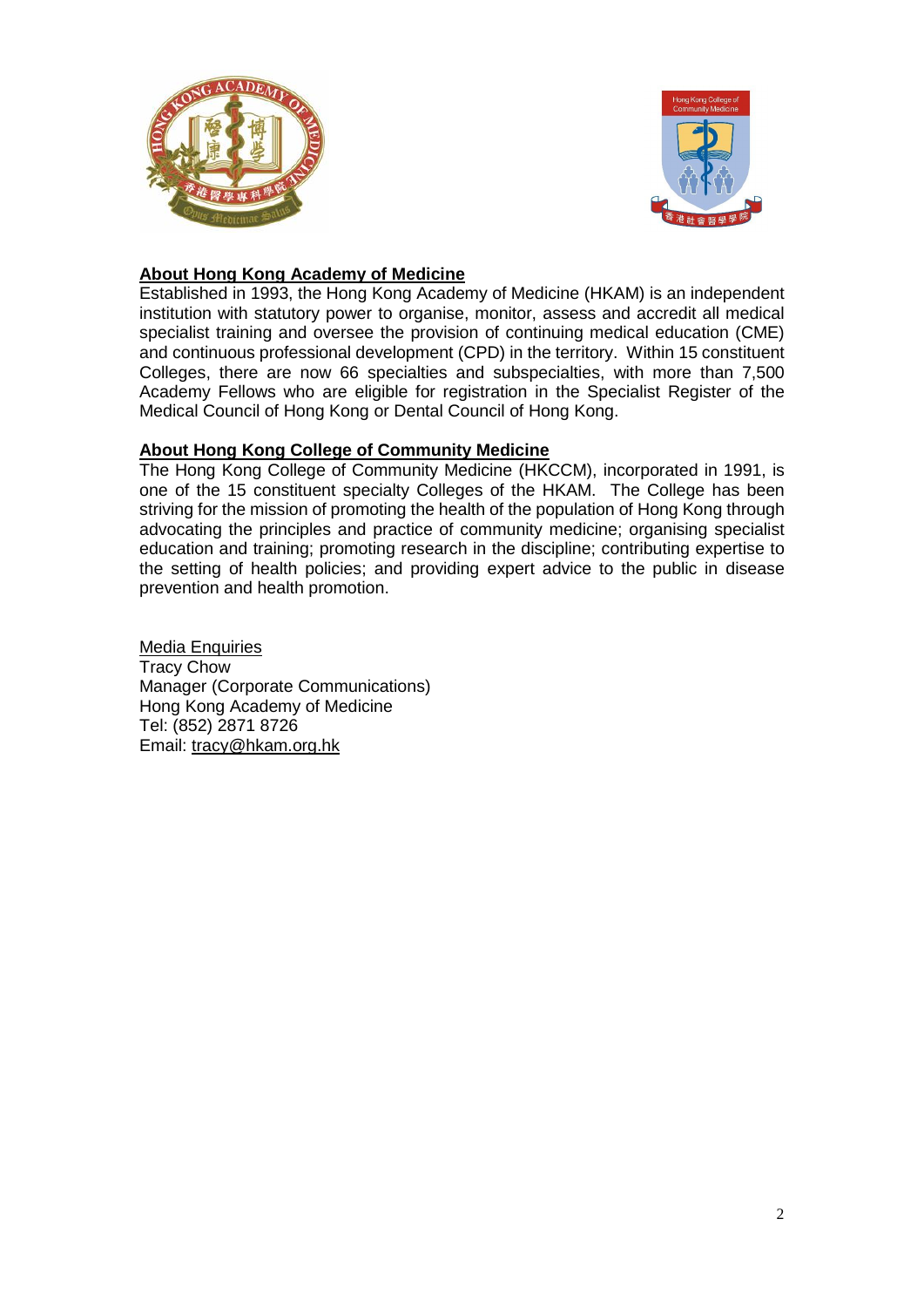



新聞稿

#### 香港醫學專科學院與香港社會醫學學院 反對提倡在體育運動中飲酒

(香港, 2017年8月4日)鑑於有社企將於11月舉行的「Beer Run」活動中,讓參 加者可一邊喝啤酒,一邊跑步,香港醫學專科學院(醫專)與香港社會醫學學院均認 為此活動概念不適當,反對有關的安排,並就事件闡述立場。

醫專與香港社會醫學學院支持推廣體育運動的倡議,並相信體育運動能有助增強社區 的健康。

酒精對健康帶來各種不良的影響。香港社會醫學學院勸喻,長期或即使是偶爾地飲 酒,都可以對身體不同部位造成傷害。飲酒對大腦的影響可能是導致情緒變化和抑 鬱,亦可能會導致肝硬化、腸道失血和胰腺炎,飲酒也可能引致高血壓和心臟病。

酒精已被證實為導致不同類型癌症的原因,尤其與口腔、喉嚨、咽喉丶食道、肝臟丶 乳房丶結腸和直腸相關的癌症有著密切的關係。某些癌症的成因亦與長期飲酒有關, 特別是肝癌。此外,任何類型的酒精都會增加患上癌症的風險。

過度飲用酒精會損害免疫系統,並會增加各種感染的風險。

在體育運動中譬如跑步其間飲酒,是絕不應鼓勵的。跑步者的判斷力會因而受損,並 會引致受傷。酒精的利尿作用會加劇脫水的情況,增加中暑風險,及在最壞的情況下 可導致腎功能衰竭。心跳原本已因體育運動所需而增加,運動其間飲酒令心跳加速, 為心臟帶來過度的負擔。除此之外,適精亦會引致血管擴張,進一步加重心臟負荷, 導致肌肉裡因應運動而需要的血液供應分流,從大腦分流血液供應亦會增加昏厥的風 險。

醫專與香港社會醫學學院反對在任何體育活動中提倡飲酒。

-完-

#### 關於香港醫學專科學院

香港醫學專科學院(醫專)成立於 1993 年,乃一獨立法定機構,負責組織、監察、評 核及認可所有醫學專科培訓,並監管本地延續醫學教育及持續專業進修課程。醫專由 十五個分科學院組成,現設有 66 個專科及亞專科,共有逾 7,500 名院士。醫專院士可 於香港醫務委員會或香港牙醫管理委員會註冊為專科醫生。